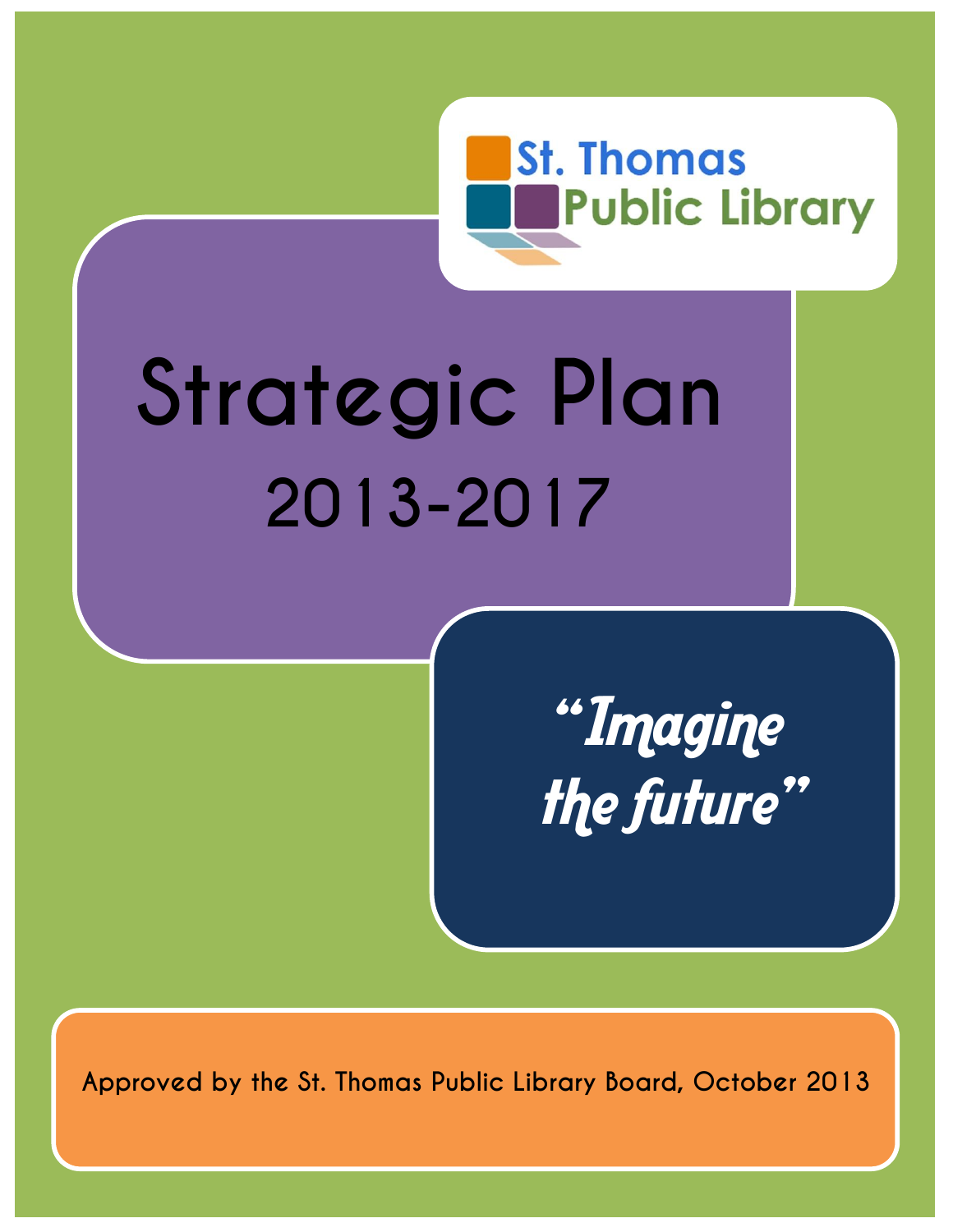

# Contents

# This document is also available in alternative formats upon request.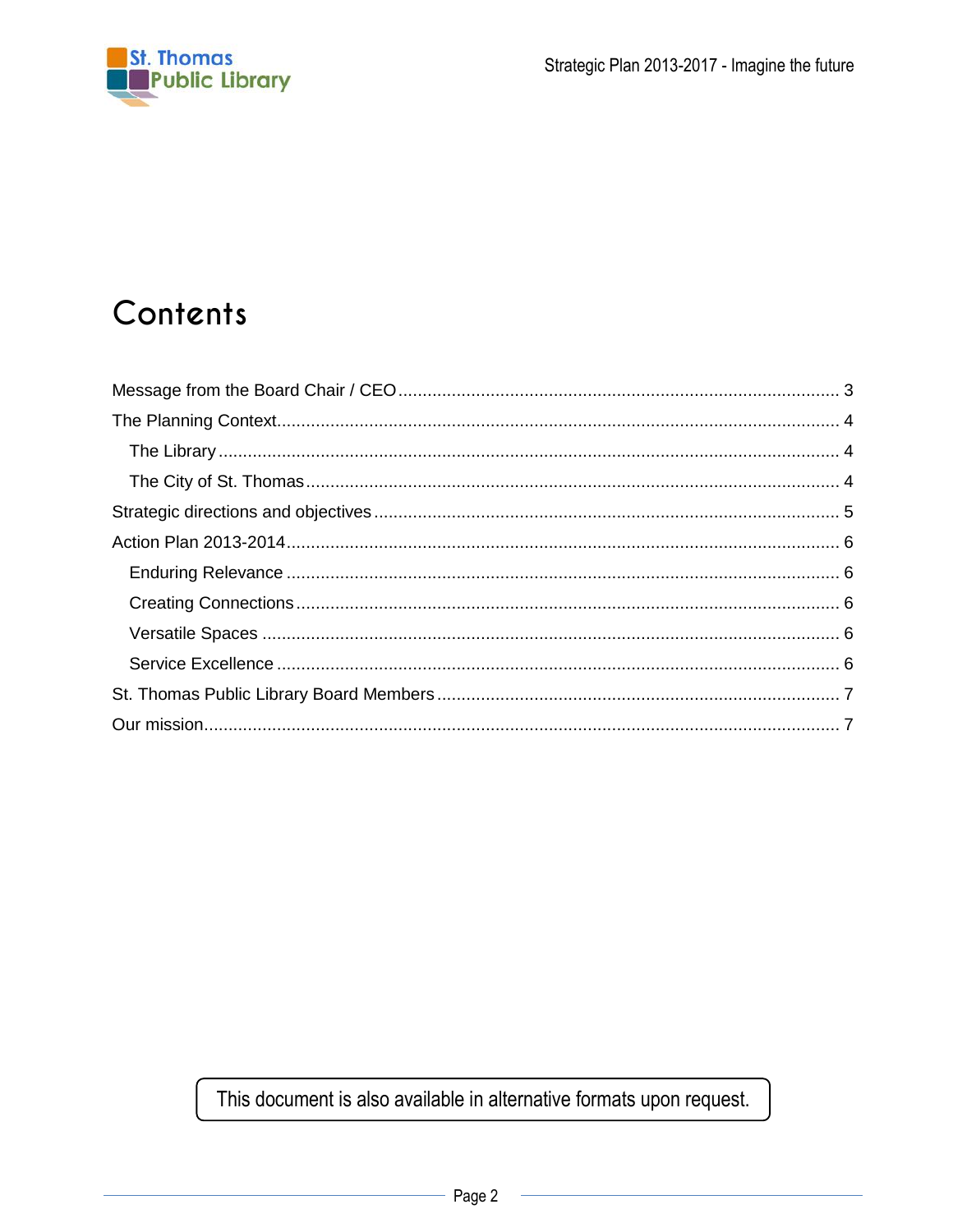

# <span id="page-2-0"></span>**Message from the Board Chair / CEO**

#### Message from the Chair and CEO

The St. Thomas Public Library Board is excited to present *Imagine the Future*, the strategic plan that will guide the development of the Library 2013 to 2017.

In 2012, the Library returned to the permanent, and revitalized, location, and the Board initiated a strategic planning process to develop our course for the future, to ensure continuing relevance in our changing community and maintain service excellence. The intent of our Revitalization was to provide more flexible spaces, and meet the needs of a community that has vastly different needs and expectations from the users entering the building when it opened in 1974.

When we started the process, we recognized that the concepts established by the revitalized library could be further developed to provide the best possible service to our unique community. In developing our strategic directions, we met with representatives from the community, the City, our Board, staff, and our stakeholder groups. Thank you for your input!

In our planning, we incorporated changing influences in our community, and trends shaping libraries in the broader sense, as well as aligning with the City's Strategic Plan "*Our Community, Our Future, Our St. Thomas."*

Our plan is flexible, and designed to develop and adapt. **Enduring Relevance; Creating Connections; Versatile Spaces, Service Excellence** - these four directions are the framework of our plan and will continue to provide direction over the five year time frame. To implement those strategic directions we developed short term action plans – covering twelve to eighteen months. Our action plan will be reviewed and adapted to ensure we continue to make progress. A short term action plan means that we will continually evaluate our successes and change tactics if needed.

In 2014, St. Thomas Public Library celebrates 130 years as a public library serving you, the community. Watch for information on the special events that are planned throughout the year.

St. Thomas Public Library Board and staff are committed to work with City Council and other stakeholders to implement our *Strategic Plan 2013-2017: Imagine the Future*", and to ensure that the Library remains a vital and essential part of our community, our future, our St Thomas.

Greg Grondin **Contract Contract Contract Contract Contract Contract Contract Contract Contract Contract Contract Contract Contract Contract Contract Contract Contract Contract Contract Contract Contract Contract Contract C** Board Chair Chair Chair Chief Executive Officer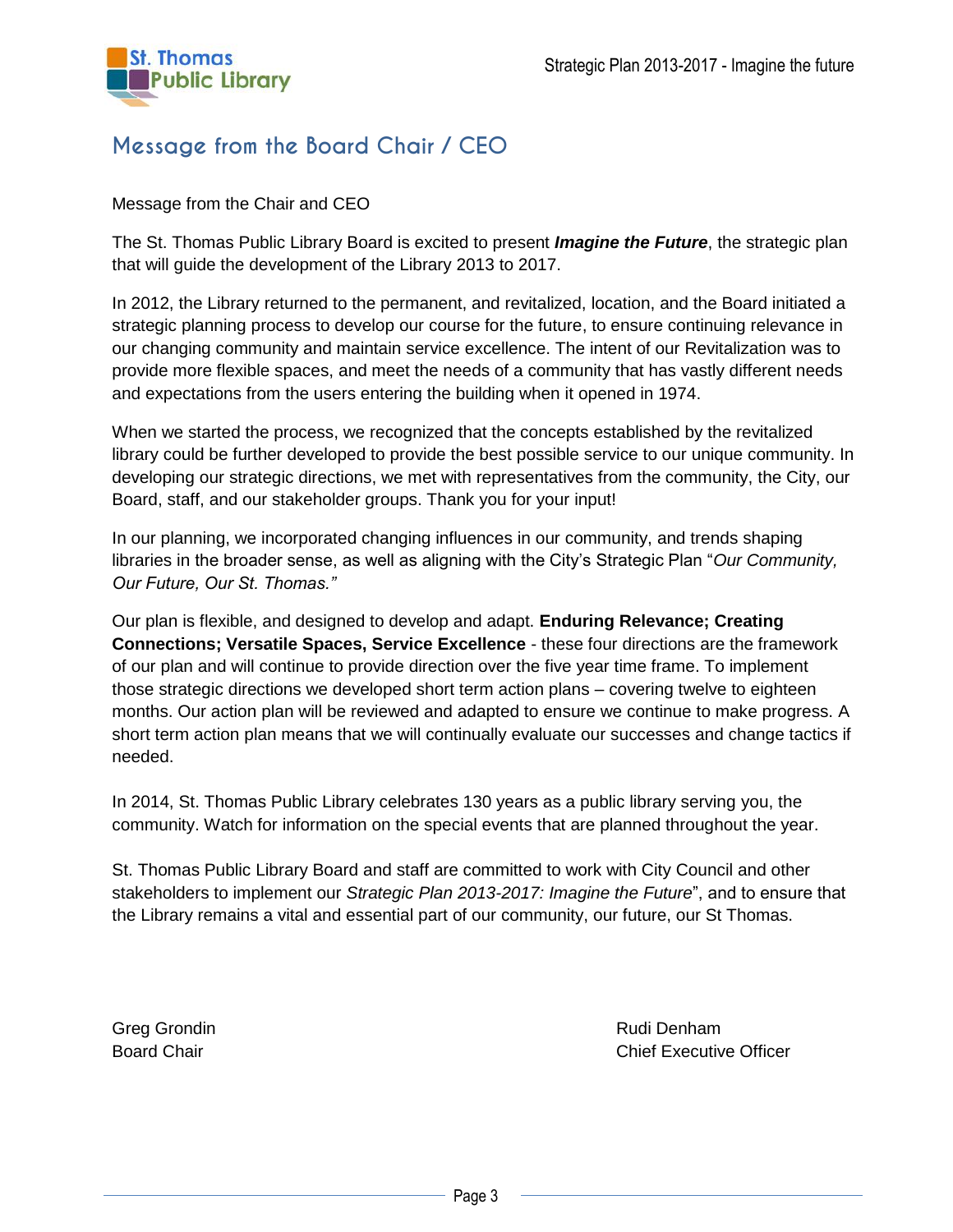

# <span id="page-3-0"></span>**The Library**

# **The Planning Context**

The Library has been on the current Curtis Street site since opening as a brand new facility in October, 1974. The library temporarily moved in March of 2011, to five storefronts in the Elgin Mall while a "Library Revitalization" took place. The 10-month project involved major interior demolition, construction and upgrades that included tripling the floor space of the Children's and Teens' Department by moving it to the ground floor. This area was renamed the "John and Dorothy Palmer Youth Library" in recognition of the generous endowment of \$300,000 to renew the department. The "revitalized" library now boasts a new, modern logo that reflects the colours in the revitalized library space and a new library card with a key fob.

#### **In 2011 STPL launched:**

- **A self-service check out**
- **"Express Reads" favourite books on a shorter read time**
- **"Ready Set Read" prefilled backpacks to promote literacy skills for young children**
- **New technology programs such as "Making Computers Click" for seniors and "Get your gadget"**

The Friends of the St. Thomas Library are tireless fundraisers on behalf of the library. Of the \$1.4 million cost for the Revitalization, the Friends raised 6%, the Business and Company donations contributed 6%, the Palmer Estate donated 18%, and the City of St. Thomas provided 70% of the necessary funds. The Friends of the St. Thomas Library shop is the only library presence remaining at the Elgin Mall.

The library is a busy location, and visitors come to the library as a "destination", in addition to borrowing materials or participating in programs. In 2012 one out of five residents of St. Thomas attended a Library program, the same number that used their wireless device while in the library. The computer workstations were used by 1% of the per capita population of the city. Patrons borrowed 412,835 items from a staff of 26 including three professional librarians– a significantly smaller number of Master of Library and Information Services (MLIS) graduates than any other library in our region. The library was open 65.5 hours weekly, longer than other single site libraries with comparable populations. With over 17,410 active card holders from St. Thomas and Elgin County, St. Thomas Public Library tops the region in membership, but ranks third out of four in the amount spent on materials. While both the operating budget and staffing expenditures increased, materials expenditures dropped by 44%!

# **The City of St. Thomas**

With a population of 39,000, St. Thomas relies on the local school boards, Formet, Presstran and the St. Thomas Elgin General Hospital as its largest employers. Until recently, St. Thomas has been dominated by the manufacturing economy but was hard hit by the closures of the Sterling truck plant in 2009 and of the Ford plant in Talbotville in 2011. As a result, the area unemployment rate is higher than the provincial average, and has a very high number of low income families, many of which are single parent families.

The 2011 Census also points to some interesting trends in the ages of those who call St. Thomas home. Of the total population, 53.5% are between 25 and 64 years of age, with 16.4% of St. Thomas residents age 65 and older. In the region, St. Thomas boasts the largest number of children under age 5 and those of elementary school age. With a mean age of 40.7, 82% of the population of St. Thomas is over the age of fifteen. Additionally, St. Thomas has the highest number of home-schooled children.

- **78% of the population holds a high school diploma**
- **At 8.5%, employment rates are higher than the provincial average of 7.9%**
- **92.5% of the area population reports English as the first language spoken**
- **Average household income is less than \$80,000 or \$20,00 less than the provincial average**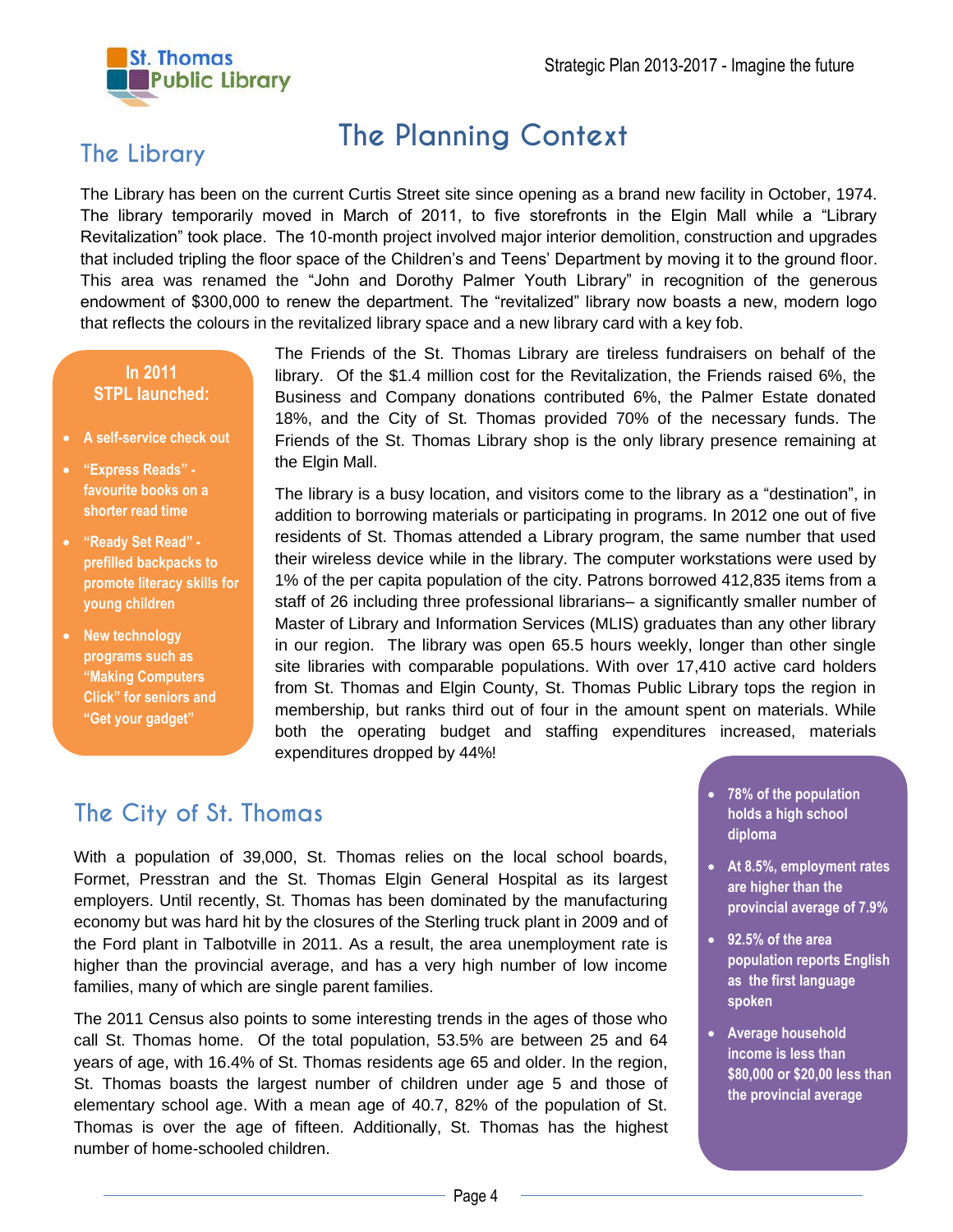

# <span id="page-4-0"></span>**Strategic directions and objectives**

## **Ensuring Relevance**

#### **Access resources and opportunities designed to enhance your quality of life**

- We will develop services targeted to St. Thomas' unique community needs,
- We will implement creative marketing campaign using "Library stories"
- We will enhance staff and board orientation and training

## **Creating Connections**

## **Experience the library as a hub that connects you to others, your community and the world**

- We will engage in communication and interaction with users and non-users to ensure the library meets St. Thomas' unique community needs
- We will create opportunities that encourage interaction with people, information and ideas
- We will evaluate our relationship with existing partners, and identify new partnership opportunities to provide collaborative services
- We will expand electronic resources, access and opportunities

## **Versatile Spaces**

#### **Find versatile spaces created to meet your evolving needs**

- We will create spaces that are targeted to St. Thomas' unique community needs
- We will investigate funding to expand and tailor service areas to meet customer needs
- We will investigate additional library space

## **Service Excellence**

#### **Experience responsive and dynamic library service**

- We will offer services responsive to St. Thomas' unique community needs
- We will develop staffing plan that ensures we have the staff and skills to meet future needs
- We will investigate the usage and information needs of various community sectors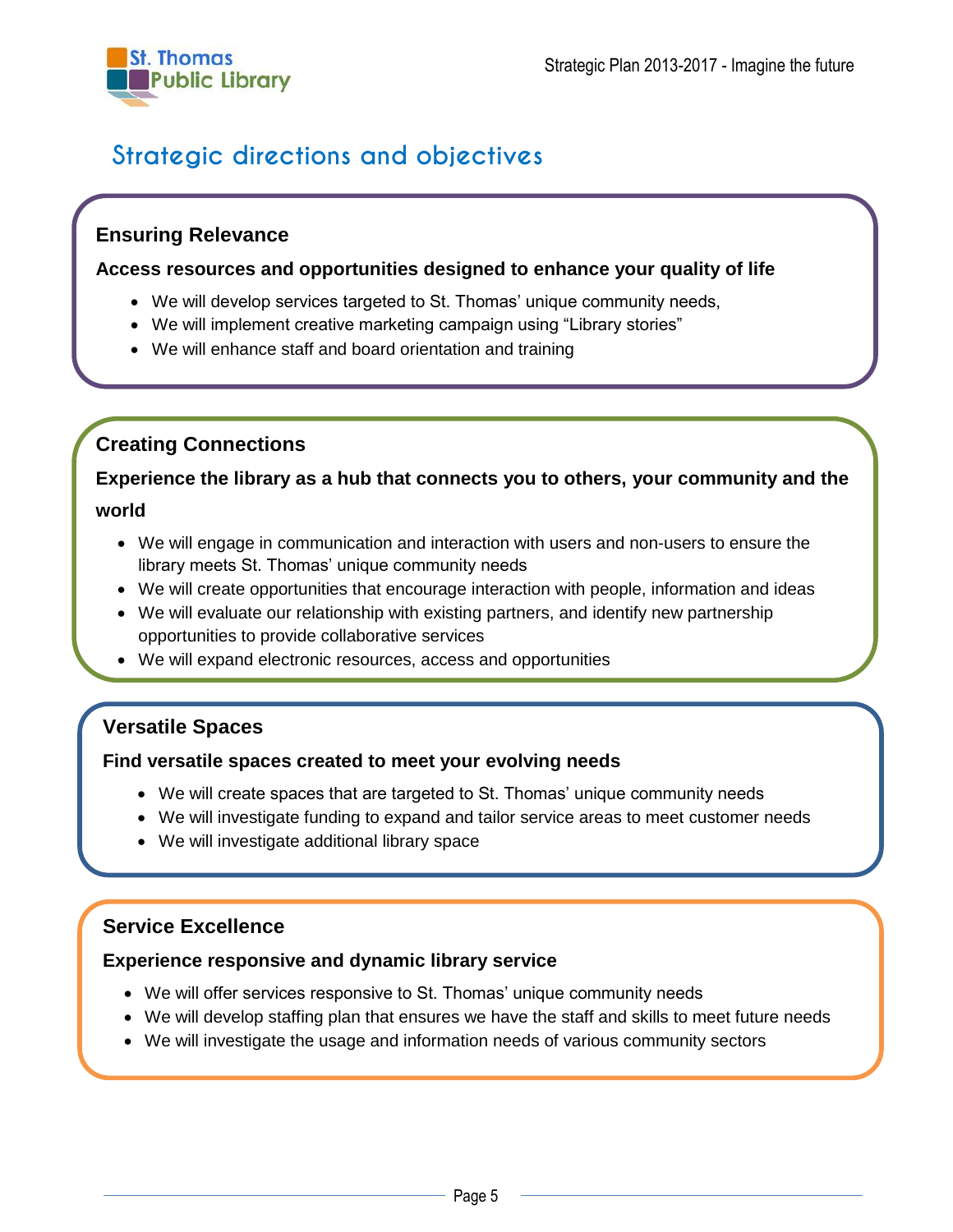<span id="page-5-0"></span>

# **Action Plan 2013-2014**

# **Enduring Relevance**

- <span id="page-5-1"></span>Study collection strengths and weaknesses, and adapt to meet local needs
- Develop evaluation process for programming to ensure relevance and efficiency
- Upgrade 5 public access computers annually
- Expand Board training and orientation

# **Creating Connections**

- <span id="page-5-2"></span>Connect readers and community through book clubs, networking opportunities, etc.
- Record and expand social media usage to encourage reader-to- reader interaction
- Interconnect different collections and the community

# **Versatile Spaces**

- <span id="page-5-3"></span>Ensure spaces and meeting rooms are meeting community needs
- Investigate fundraising for outdoor space
- Document parking issues and options
- Investigate technology options for meeting spaces
- <span id="page-5-4"></span>• Expand outreach services

# **Service Excellence**

- Achieve provincial accreditation
- Develop annual marketing campaign
- Work with staff to define service excellence
- Identify efficiencies and redundancies
- Develop staff training and succession plan
- Surpass accessibility standards with higher awareness and commitment
- Initiate procedures and install processes to ensure safe, secure computing
- Investigate options for integrated library system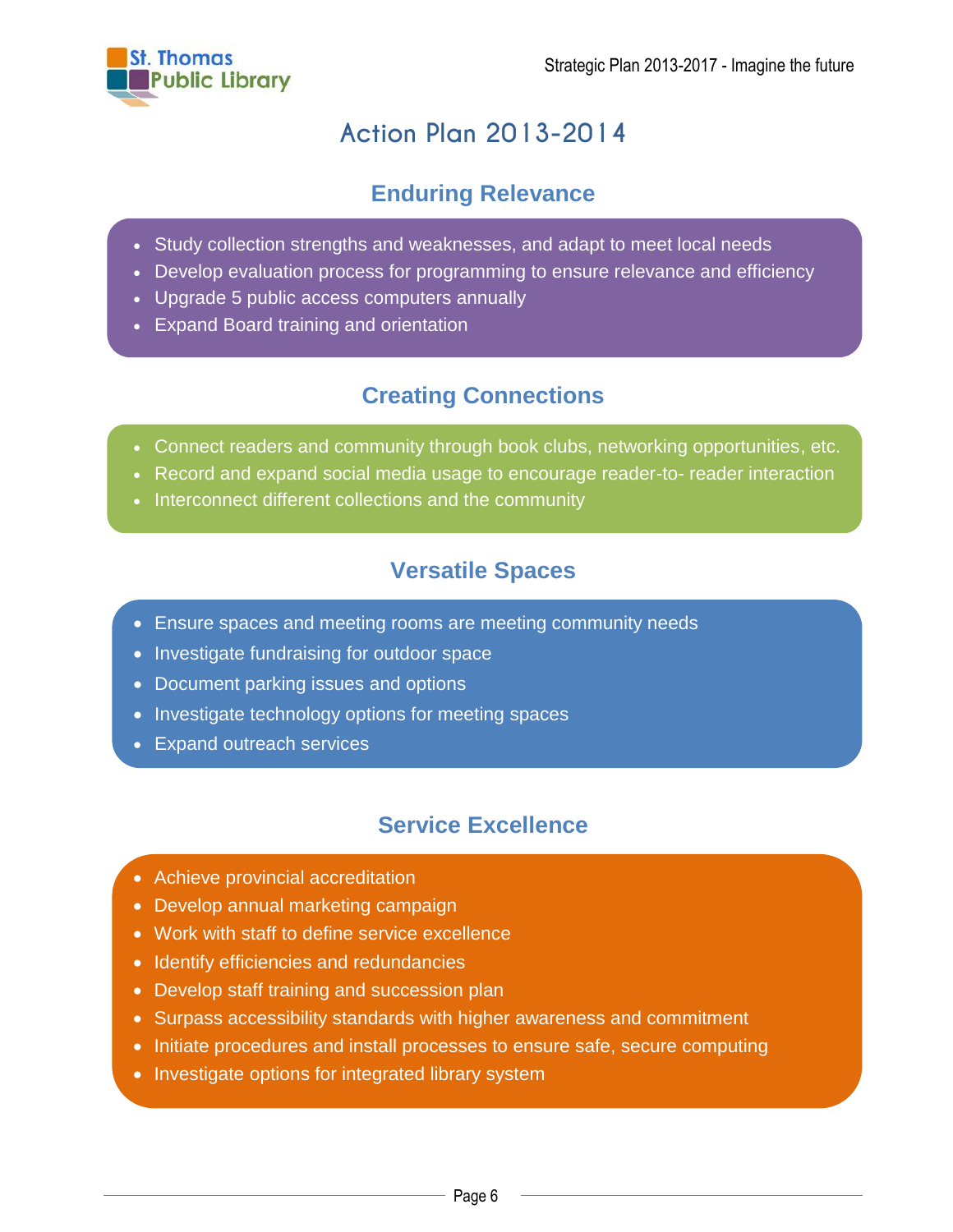

# **St. Thomas Public Library Board Members**



## <span id="page-6-0"></span>**Greg Grondin**

- **Board Chair**
- Retired educator Special education, Thames Valley District School Board



## **Martin Van Weert**

- o Vice Chair
- o Member, Personnel and Public Relations Committee
- o Retired Police College **Instructor**



## **Lori Baldwin-Sands**

- o Council Representative
- o Member, Personnel and Public Relations Committee
- o Alderman
- o Local business owner



## **Dave Warden**

- o Council Representative
- o Member, Finance, Building
- and Grounds Committee



## **Deb Laverty**

- Public School Board
- **Representative**
- Member, Finance, Building and Grounds Committee
- o Educator



### **Kelly Hoogstra**

- o Public Representative
- o Member, Personnel and
	- Public Relations Committee



## **Wendy Crocker**

- o Public School Board Representative
- Member, Finance, Building and Grounds Committee



## **Terry Metcalf**

- o Public Representative
- o Chair, Finance, Building and Grounds Committee
- o Local business owner



## **Shirley Poirier**

- Separate School Board **Representative**
- o Member, Personnel and Public Relations Committee
- o Retired educator

## **Rudi Denham**

- - o Chief Librarian / C.E.O. St. Thomas Public Library